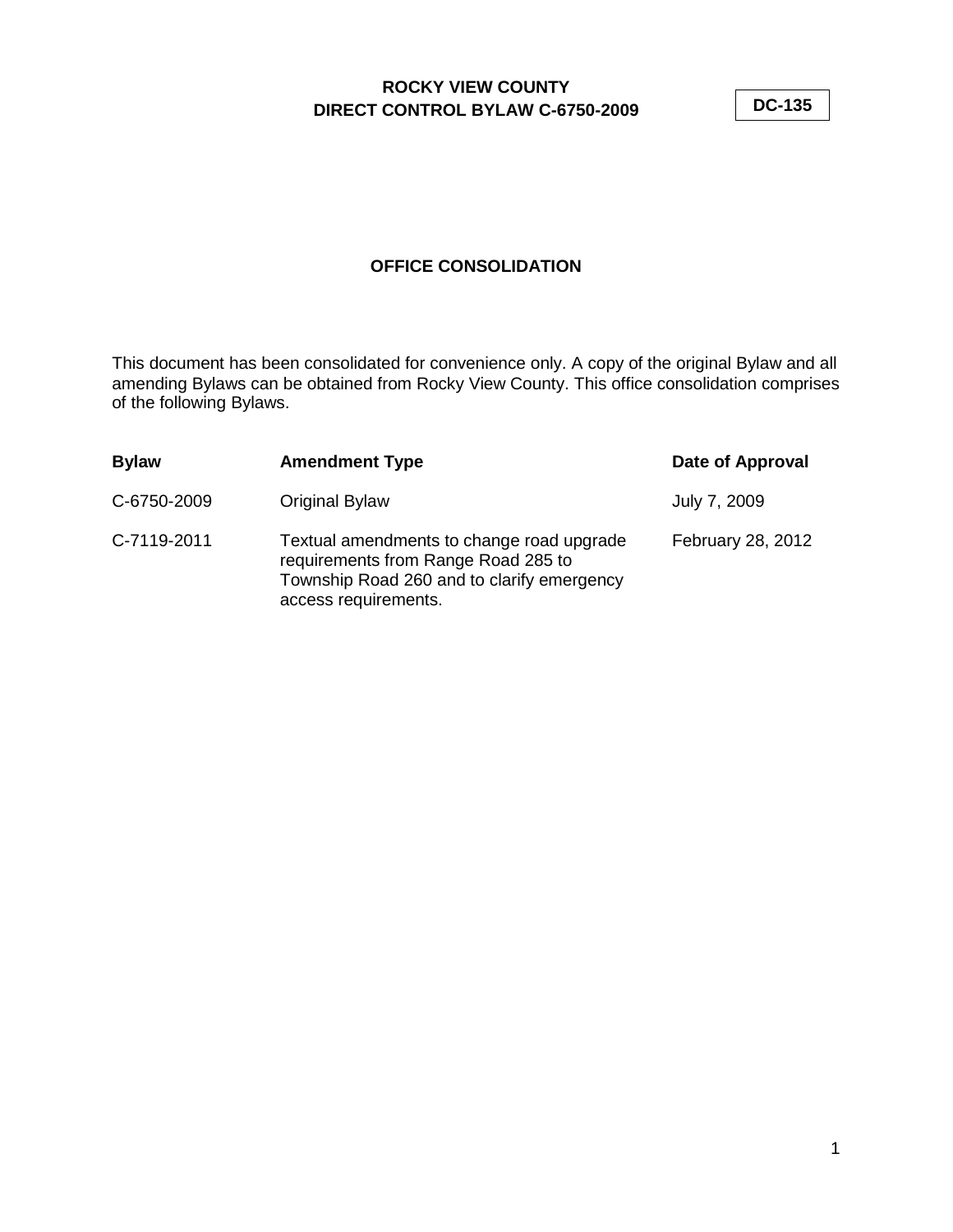**DC-135**

## **DIRECT CONTROL BYLAW REGULATIONS**

## **NOW THEREFORE** the Council enacts the following:

- 1. That Part 5, Land Use Map 53 of the Land Use Bylaw C-4841-97 be amended by redesignating a portion of NE 31-25-28-W4M from Ranch and Farm District and Direct Control District to Direct Control District, with special guidelines in order to accommodate the development of a Recreational Vehicle Storage Facility as shown on Schedule 'A' and Schedule 'B', attached to and forming part of this Bylaw.
- 2. That the special regulations of this Direct Control District comprise of:
	- 1.0.0 General Regulations 2.0.0 Land Use Regulations 3.0.0 Development Regulations 4.0.0 Definitions 5.0.0 Implementation

## **1.0.0 GENERAL REGULATIONS**

- 1.1.0 For the purposes of this Bylaw, the boundaries and description of the Lands shall be more or less as indicated in Schedule "A" attached hereto and forming part hereof, except as otherwise approved by Council.
- 1.2.0 The Operative and Interpretative Clauses (Part One), General Administration (Part Two), and General Regulations (Part Three) as contained in the Land Use Bylaw C-4841-97 are applicable unless otherwise stated in this Bylaw.
- 1.3.0 The Development Authority shall consider and decide on applications for Development Permits for all uses listed by this Bylaw provided the provisions of Parts 1, 2 and 3 herein are completed in form and substance, satisfactory to the Municipality.
- 1.4.0 That the Development Authority shall be responsible for the issuance of Development Permit(s) for the listed uses on the Lands subject to this Bylaw except the following uses that are deemed approved in this Bylaw:

Agriculture, General Accessory Buildings to Agriculture, General Accessory Uses to Agriculture, General Dwelling Unit, Accessory to Agriculture, General

1.5.0 All development upon the Lands shall be in accordance with all plans and specifications submitted pursuant to this Bylaw and all licenses, permits and approvals pertaining to the Lands.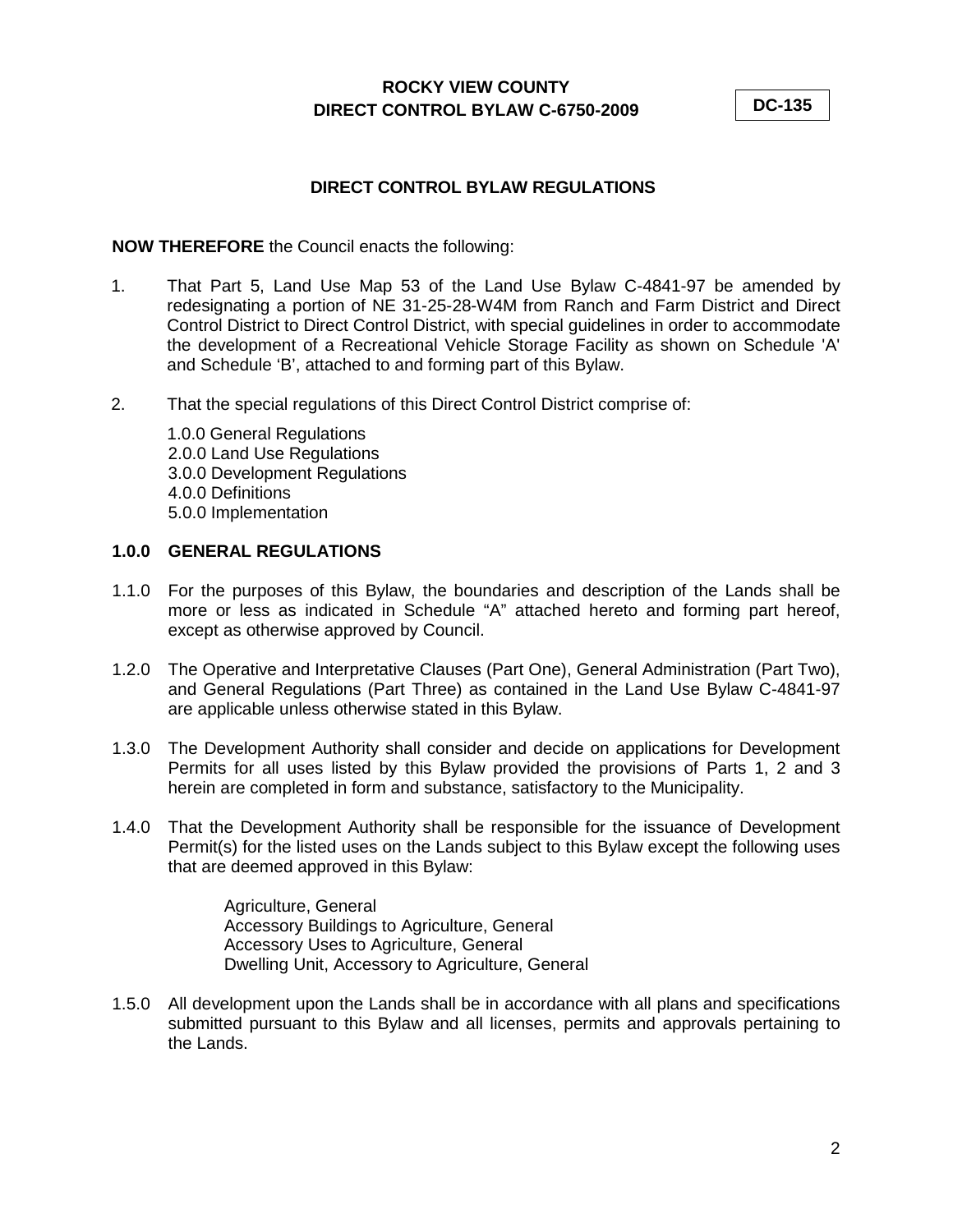**DC-135**

## **2.0.0 LAND USE REGULATIONS**

## 2.1.0 Purpose and Intent

The purpose and intent of this District is to allow for the development of Recreational Vehicle Storage, Commercial Vehicle Storage and Mini-Storage on the lands. A high quality visual appearance is required of this development, including, but not limited to, landscaping and screening, and consideration of visual impacts to adjacent land uses.

## 2.2.0 Uses

Accessory Buildings to Business Use Accessory Buildings to Agriculture, General Accessory Uses to Agriculture, General Agriculture, General Dwelling Unit, Accessory to Agriculture, General Dwelling Unit, Accessory to Business Use Mini Storage Office Building Outdoor Commercial Vehicle Storage Outdoor Recreational Vehicle Storage Signs

## 2.3.0 Building Minimum and Maximum Requirements

- 2.3.1 Maximum Number of Office Buildings: 1
- 2.3.2 Maximum Number of Accessory Buildings: 4
- 2.3.3 Maximum Combined Area of Mini Storage: 2,000 m² (21, 527.8 ft²).
- 2.3.4 Maximum area of Office and Accessory Buildings associated with the Self Storage Facility: 139 m² (1, 500 ft²).
- 2.3.5 Maximum Building Height (All Buildings): 6 metres (20 feet)

## 2.4.0 Setbacks

- 2.4.1 Yard, Front:
	- a) Buildings: 15.0 m (49.2 ft)
	- b) Parking, Storage and Display of Products:
		- i) 15.0 m (49.2 ft) from any *road, municipal* or *highway*
		- ii) 8.0 m (26.2 ft) from any *road, internal subdivision* or *road, service* adjacent to a road or highway
- 2.4.2 Yard, Side:
	- a) Buildings: 6.0 m (19.7 ft)
	- b) Parking, Storage and Display of Products:
		- i) 15.0 m (49.2 ft) from any *road, municipal* or *highway*
		- ii) 8.0 m (26.2 ft) from any *road, internal subdivision* or *road, service* adjacent to a road or highway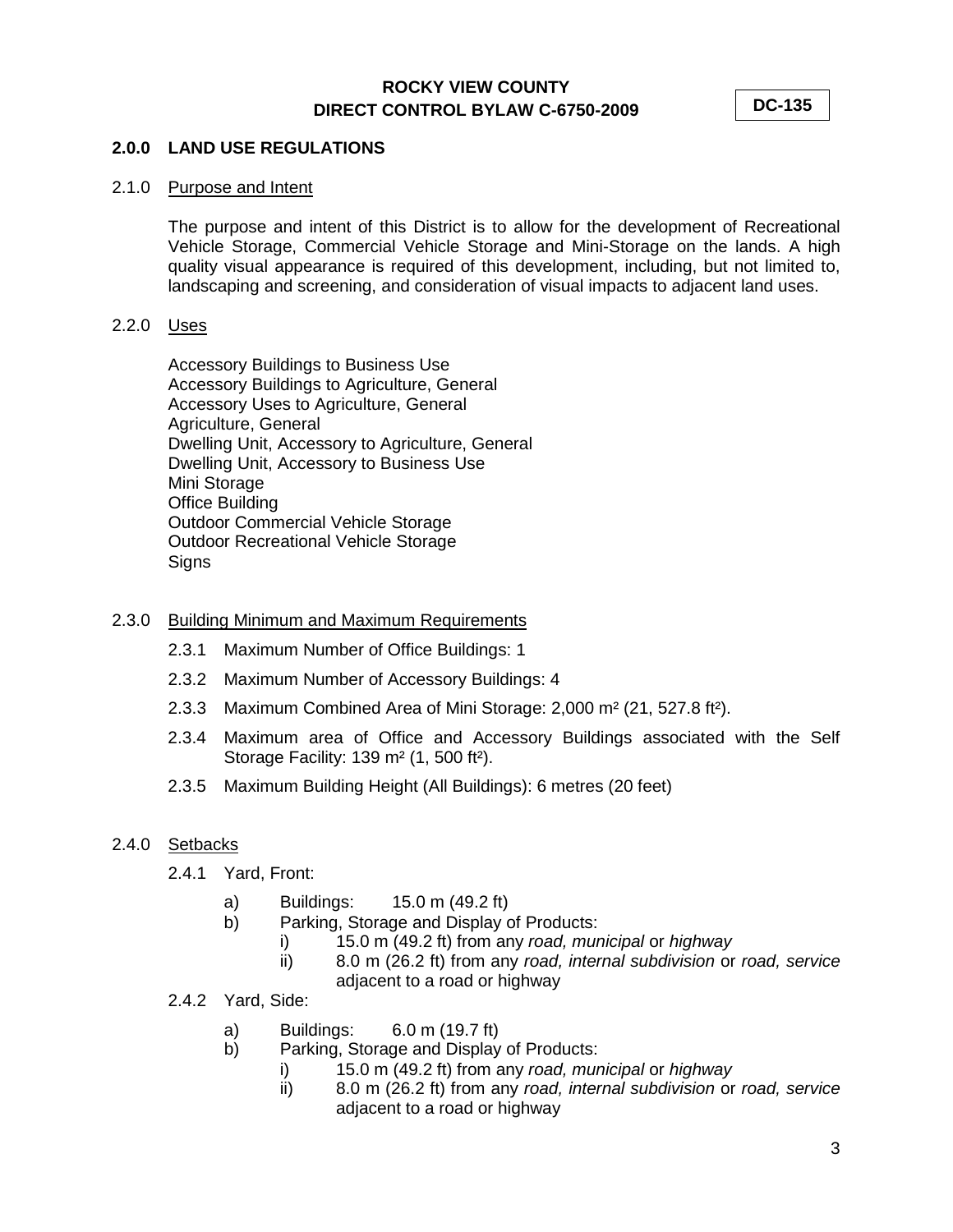**DC-135**

- 2.4.3 Yard, Rear:
	- a) Buildings: 6.0 m (19.7 ft)
	- b) Parking, Storage and Display of Products:
		- i) 15.0 m (49.2 ft) from any *road, municipal* or *highway*
		- ii) 8.0 m (26.2 ft) from any *road, internal subdivision* or *road, service* adjacent to a road or highway
		- iii) 6.0 m (19.7 ft) all other.
- 2.4.4 The Development Authority may require a greater building setback for the proposed development which, in the opinion of a Development Authority, may interfere with the amenity of adjacent sites.

## **3.0.0 DEVELOPMENT REGULATIONS**

- 3.1.0 General Regulations
	- 3.1.1 No Development Permit for any use or *development* or *building* permit for any *building* shall be issued by the Development Authority and no *development* shall occur on the lands until:
		- a) The Owner has submitted an Overall Site Development Plan, which includes an illustration of the vehicular, parking and loading facilities as well as other facilities that need to be located on the site, to the satisfaction of the Development Authority.
		- b) The Owner has submitted a Storm Water Management Plan that includes site grading, dealing with both on-site and off-site stormwater prepared by a qualified professional engineer licensed to practice in the Province of Alberta, that is satisfactory to the Municipality, which shows that the development will not negatively affect adjacent lands, and is in accordance with a Development Agreement
		- c) The Owner has submitted a Traffic Impact Analysis, completed at their sole expense, that meets but may exceed, the minimum requirements as outlined in the Servicing Standards for Subdivision and Road Construction, as amended, and to the satisfaction of the Municipality, and has upgraded Township Road 260 to Municipal Standards, to the satisfaction of the Municipality and in accordance with a Development Agreement**.**
	- 3.1.2 Any expansion of development requires a new Development Permit.
	- 3.1.3 Any development of the southwest portion of the site will require a Wetland Biophysical Impact Assessment, to be completed by a qualified professional, and all appropriate approvals from Alberta Environment and Alberta Sustainable Resource Development, to the satisfaction of the Municipality.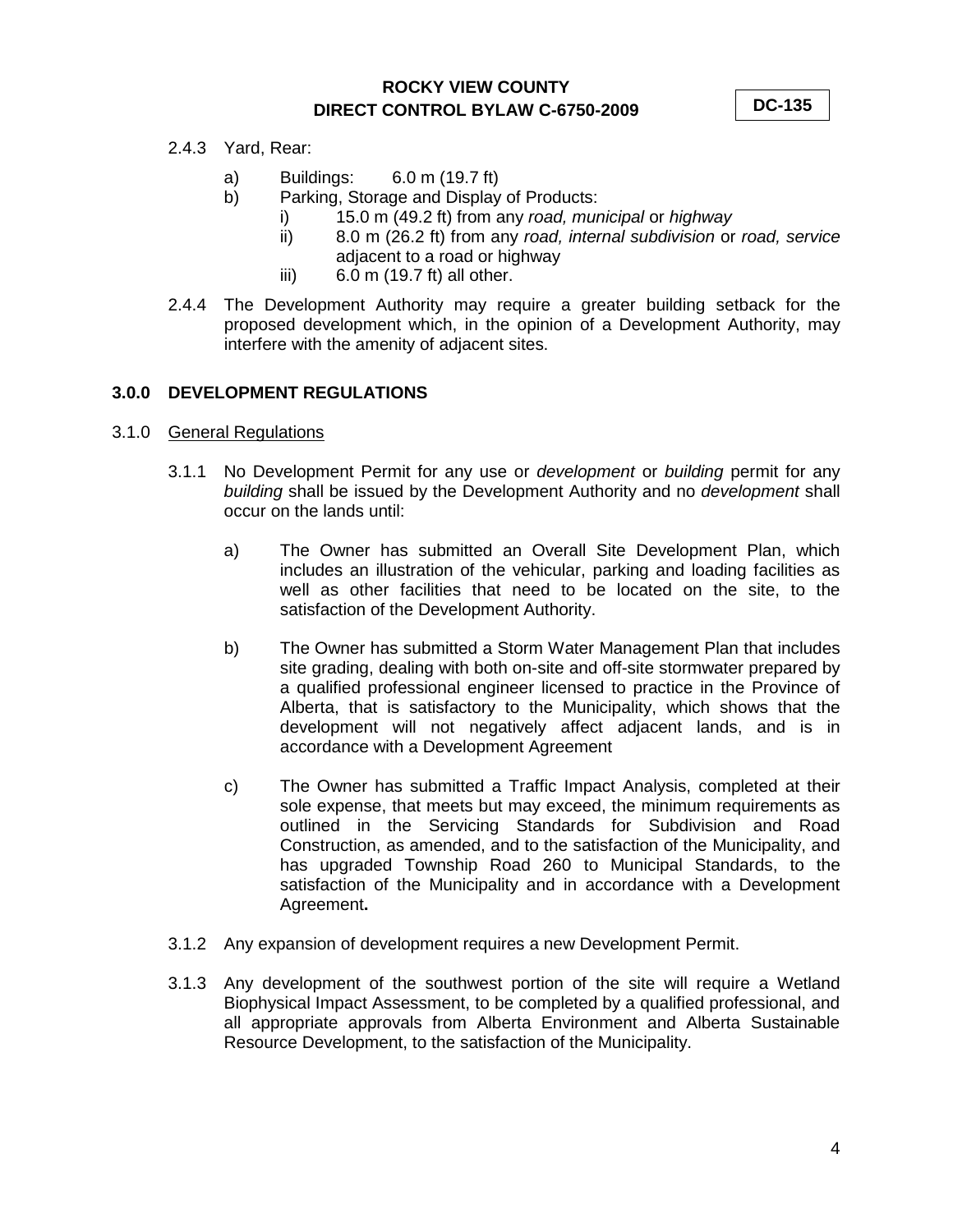**DC-135**

3.1.4 Any Development Permit for a *building* shall require emergency access be provided in accordance with the Alberta Safety Codes Act to the satisfaction of the County.

#### 3.2.0 Recreational Storage Vehicle Layout

- 3.2.1 Recreational Vehicle Storage Area: 13.35 hectares (33.0 acres)
- 3.2.2 Number of Stored Recreational Vehicles Maximum: 800
- 3.2.3 Number of Stored Commercial Vehicles Maximum: 50
- 3.2.4 Each parking stall shall be the following dimensions: Length: 9 m (30 ft) to 12 m (40 ft)<br>Width: 4 m (13 ft) 4 m (13 ft)
- 3.2.5 Each of the parking stalls will be clearly identified by a number.
- 3.2.6 A minimum 9 m (30 ft) drive way shall be constructed that provides access to each parking stall.

#### 3.3.0 Water Supply and Sewage Treatment Requirements

- 3.3.1 Disposal of wastewater from the development on the site shall be subject to all requirements of the Safety Codes Act, as amended, pursuant to this Bylaw.
- 3.3.2 Potable water for all development on the site shall be provided by hauling to the site and stored in cisterns, or is connected to an approved water system, all as approved by the Municipality and to the satisfaction of the Municipality. An additional cistern for fire suppression measures will be required, to the satisfaction of Municipal Fire Services and Building Services.
- 3.3.3 Any non-domestic waste water, anti-freeze, oil or fuels accumulated on site shall be held in sealed tanks, the contents of which shall be pumped out and properly disposed of off-site to the satisfaction of the Municipality and/or Alberta Environment.
- 3.3.4 Chemically treated waste from recreational Vehicles shall be collected via an approved dump station, shall be connected to a pump-out septic tank that is removed and hauled off site on a regular basis to an approved disposal facility or by connection to a Municipality approved collection and treatment plant.

## 3.4.0 Landscaping and Appearance

3.4.1 Landscaping shall be provided in accordance with a Landscape Plan completed by a qualified professional to be submitted to the Municipality upon application for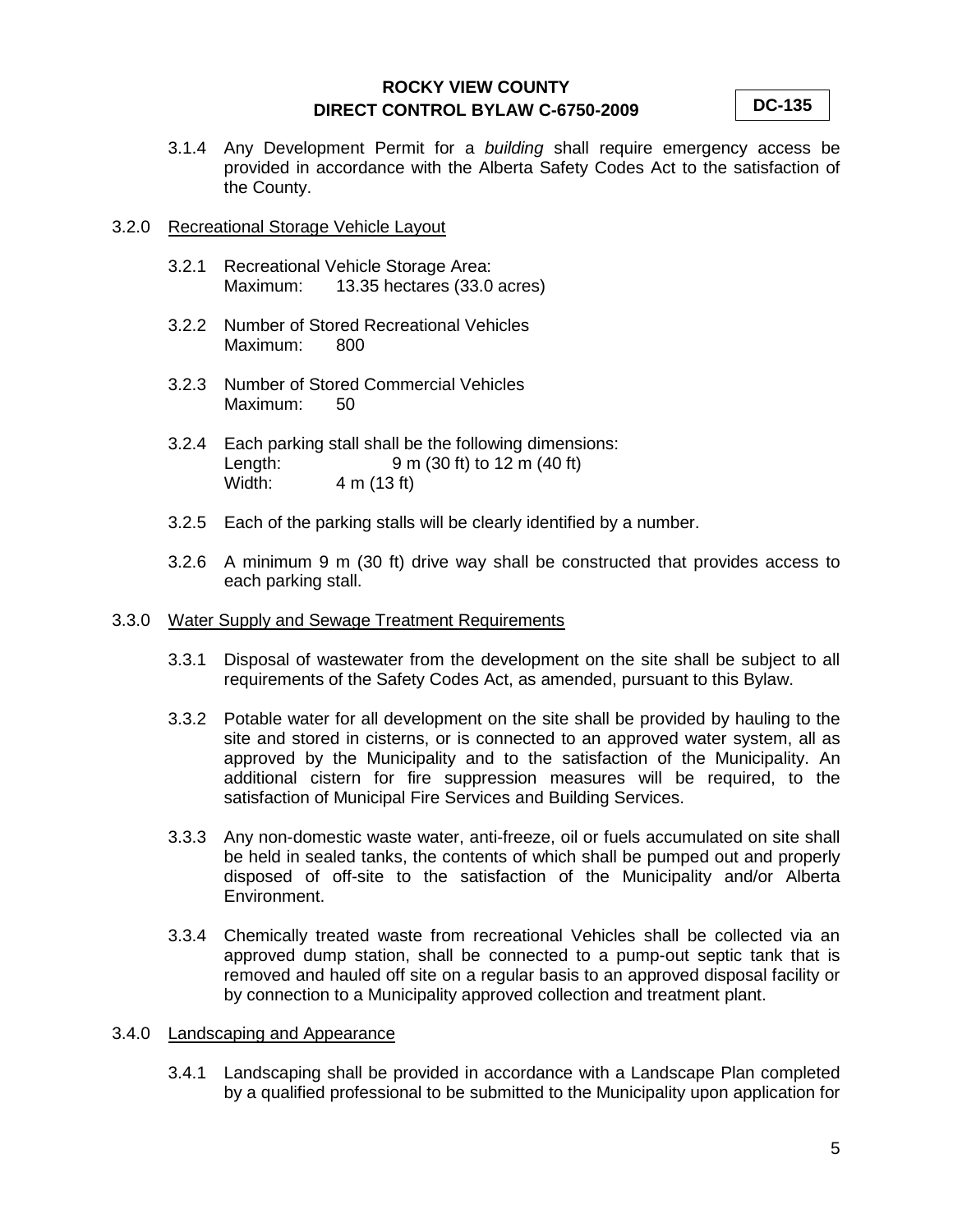**DC-135**

a Development Permit. All required setbacks of the site shall be landscaped in accordance with Section 26 of the Land Use By-law C-4841-97 pursuant to a Landscape Plan. Where any portion of this Bylaw conflicts with Section 26 of Land Use Bylaw C-4841-97, this Bylaw will take precedence.

- 3.4.2 Outdoor Recreational Vehicle Storage, Mini Storage and Commercial Vehicle Storage areas shall at all times be visually screened and secured by a fence, with gates where appropriate, around the entire perimeter of the storage area to the satisfaction of the Development Authority. The fencing shall be:
	- a) The fencing shall be transparent in nature.
	- b) Fencing may include appropriate privacy mitigation, to the satisfaction of the Municipality.
- 3.4.3 All landscaping for screening purposes will occur around the perimeter of the storage area to the satisfaction of the Municipality and will consist of:
	- a) A single row of coniferous trees located with a minimum separation distance of 7m (22.9 ft) intervals.
	- b) All height and caliper requirements for trees shall be in accordance with Section 26.3 of Land Use Bylaw C-4841-97.
- 3.4.4 All existing landscaping must remain.
- 3.4.5 Height of Fence: Maximum: 2.5 m (8.2 ft)
- 3.4.6 Number of Freestanding Signs: Maximum: 1
- 3.4.7 Height of Sign: Maximum: 12.0 m (39.4 ft)

#### 3.5.0 Performance Standards

- 3.5.1 No washing, servicing of the vehicles will be allowed on the site.
- 3.5.2 No loading or unloading of Commercial Vehicles will occur on the site.

#### 3.6.0 Special Regulations

- 3.6.1 Owners who remove the Vehicle, Recreation may leave their own personal vehicle in their parking stall until they return with the Vehicle, Recreation.
- 3.6.2 Cars or small trucks may also be stored while Owners are out of the country on a short or long term basis or for other personal reasons.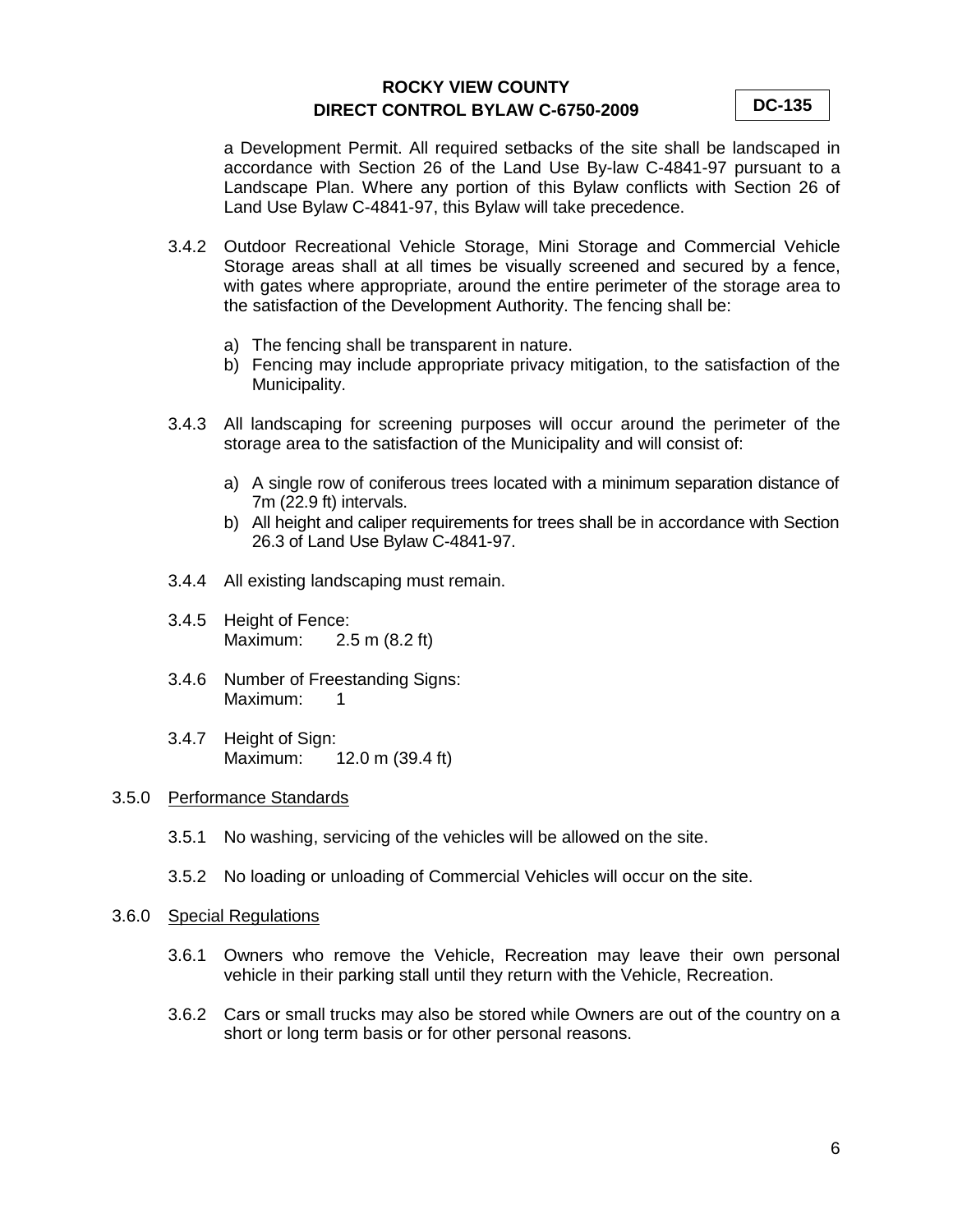**DC-135**

## **4.0.0 DEFINITIONS**

- 4.1.0 Unless otherwise defined in this Bylaw all words and uses shall be defined as per section 8 (Definitions) of Bylaw C-4841-97.
- 4.2.0 **Vehicle, Recreation** as defined in Land Use Bylaw C-4841-97.
- 4.3.0 **Recreational Vehicle Storage** means an area of land set aside or otherwise defined for the outdoor storage of Vehicles, Recreation, which includes, but is not limited to, the storage of such vehicles as motor homes, travel trailers, campers, customized vans and enclosed or open utility trailers to carry cars, skidoos, ATV's, skidoos, towing boats. Owners who remove the recreational vehicles may leave their own personal vehicle in their parking stall until they return with the recreational vehicle. Cars or small trucks may also be stored while Owners are out of the country on a short or long term basis or for other personal reasons.
- 4.4.0 **Commercial Vehicle** means any commercially licensed, registered and operable vehicle under 4,500 kilograms.
- 4.5.0 **Commercial Vehicle Storage** means an area of land set aside or otherwise defined for the outdoor storage of Commercial Vehicle, as defined in section 4.4.0 of this Bylaw. Owners who remove the Commercial Vehicle may leave their own personal vehicle in their parking stall until they return with the Commercial Vehicle.